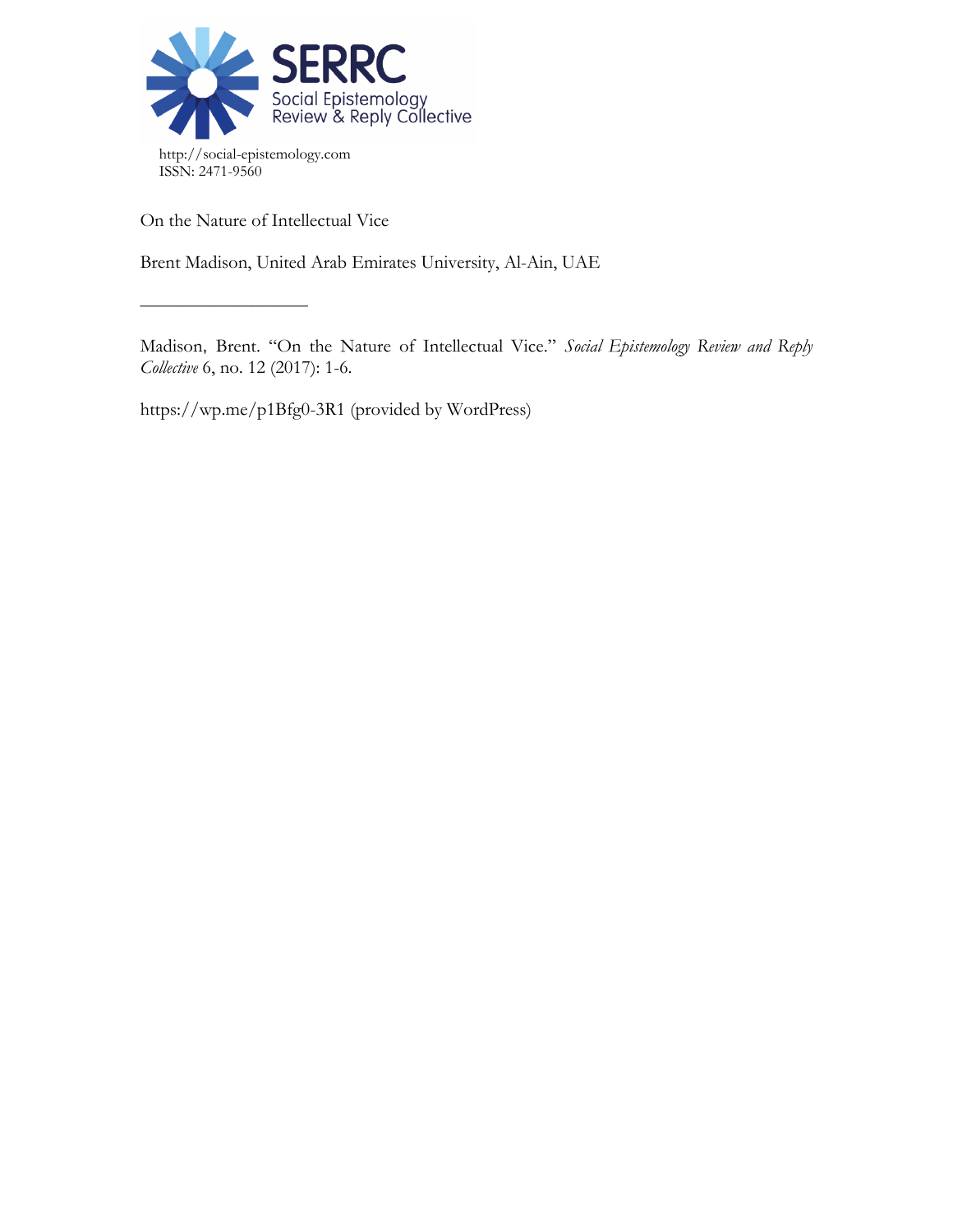

Vice epistemology, as Quassim Cassam understands it, is the study of the nature, identity, and significance of the epistemic vices (see Cassam 2015; Cassam 2016; Cassam 2017; Cassam Forthcoming). An intellectual vice is a human defect. Paradigmatic examples of intellectual vices include: dogmatism, carelessness, and gullibility (Cassam 2016: 159). A fuller account of putative intellectual vices might also include: "intellectual pride, negligence, idleness, cowardice, conformity, carelessness, rigidity, prejudice, wishful thinking, closedmindedness, insensitivity to detail, obtuseness, and lack of thoroughness" (Zagzebski 1996: 152).

A fundamental question, which many projects in vice epistemology presuppose an answer to, is this: what makes an intellectual vice a vice? For instance, in this journal, Cassam asks why some vices are included on the above lists, and other vices are not. (2017: 20) Also what, if anything, unifies these lists? In a similar sprit of taxonomy, Kidd (2017) explores the notion of "capital vices", partly in the service of proposing how vices might be grouped and ordered, understanding which vices are dependent on others, and so on. Before considering such a grouping and ordering, however, it would be good to have an account of what makes an intellectual vice a vice in the first place.

In this paper I shall begin by briefly sketching one popular answer to the question of what makes a vice a vice, namely that offered by the virtue reliabilist. Drawing on other work, I shall introduce a fundamental objection to such approaches, which I call Montmarquet's objection. This will give us the opportunity to examine Cassam's own proposal of what makes an intellectual vice a vice, a view he names Obstructivism, which is motivated in part by the aim of avoiding a version of this objection. I shall argue that Cassam's account is an improvement upon virtue-reliabilism, and that it fares better against Montmarquet's objection than its immediate rivals. Nevertheless, I contend that it does not go far enough -- Montmarquet's objection stands.

I conclude that either the objection needs to be answered in some other way, or else proponents of Obstructivism need to explain why their account of the nature of the intellectual vices does not have the counterintuitive consequences it appears to have. Alternatively, another account of the nature of the intellectual vices needs to be sought.

# **Virtue-Reliabilism and Montmarquet's Objection**

So, what makes an intellectual virtue a virtue, and a vice a vice? According to a popular and influential view known as virtue-reliabilism, what makes an intellectual virtue a virtue is that the trait is truth-conducive (e.g. Sosa 1991; Sosa 2007; Greco 2010). According to the most basic form of virtue-reliabilism, virtues are stable and robust dispositions to form more true beliefs than false ones; understanding vices along these lines insists that a trait is an intellectual vice because beliefs formed through their exercise are more likely to be false than true. While the view need not require truth or falsity-conduciveness in all possible worlds, it does require truth-conduciveness in a broad range of conditions that need to be specified (e.g. Sosa, 1991: 275; Sosa 2007: 83-4).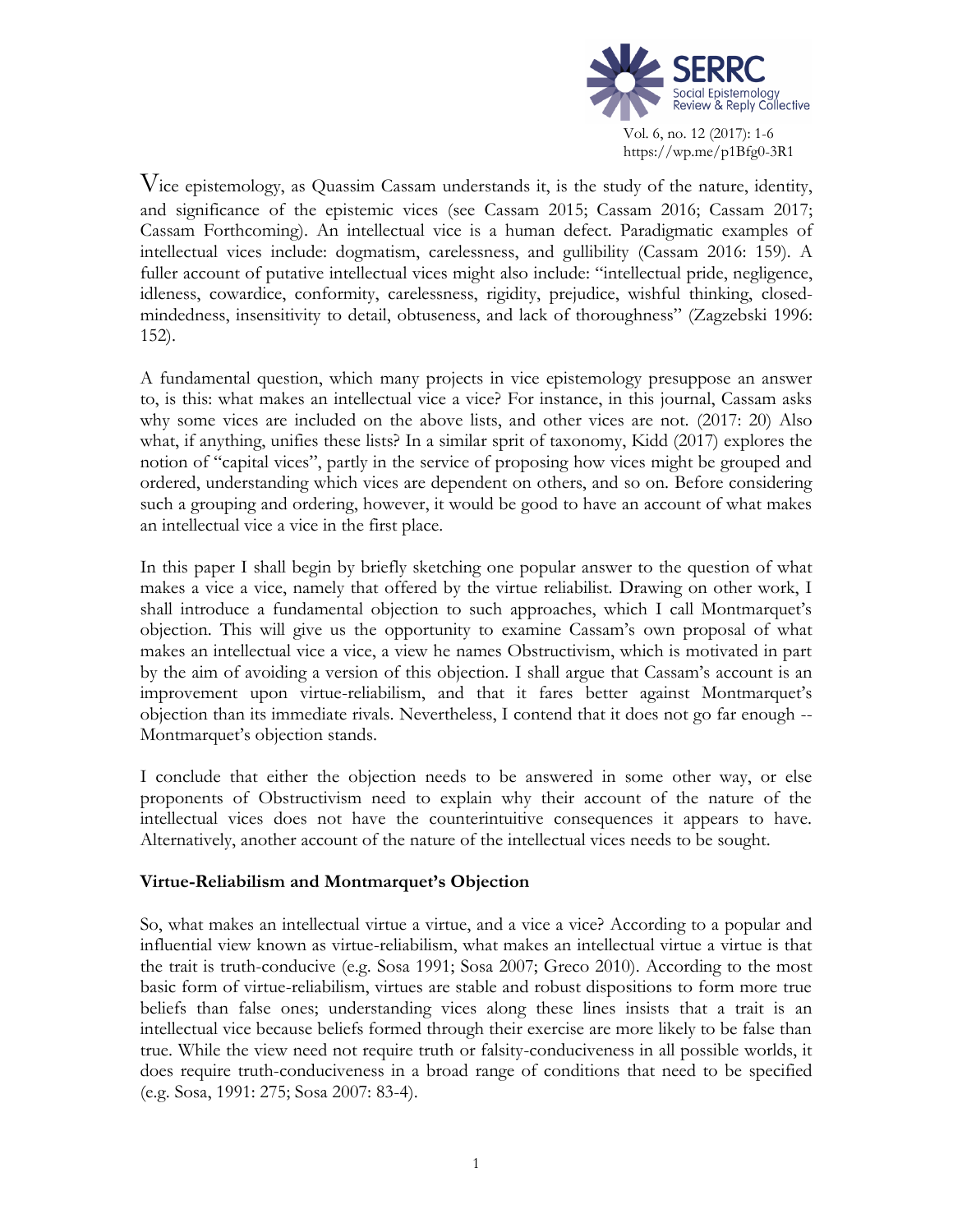#### *B. Madison*

 $\overline{a}$ 

The simplest and most straightforward version of virtue-reliabilism holds that traits are virtues or vices depending on their truth-conduciveness in the actual world<sup>1</sup>. Besides its theoretical parsimony, another advantage of this view is that it aims to give a clear and straightforward account of the value of the virtues and the vices: truth is valuable, and the virtues are instrumentally valuable ways of acquiring truths. Conversely, the vices are instrumentally of disvalue since their exercise results in acquiring falsehoods.

Notice, however, that whether a trait produces true beliefs depends largely in part on the environment a subject finds herself in (e.g. Carter and Gordon 2014)<sup>2</sup>. For example, while being intellectually virtuous might lead to more true beliefs than false beliefs in favorable environments, if owing to factors like extremely bad luck of different sorts, it could transpire that being virtuous would result in systematically false beliefs. Similarly, the environment and other extrinsic elements could conspire to ensure that being dogmatic, careless, and gullible would lead to more true beliefs over false beliefs. So the connection between the virtues and truth seems highly contingent at best.

To make this vivid, consider the following thought experiment, proposed by James Montmarquet. Montmarquet writes,

Let us assume that a Cartesian 'evil demon' has, unbeknownst to us, made our world such that truth is best attained by thoroughly exemplifying what, on our best crafted accounts, qualify as intellectual *vices*. Presumably, we would not therefore conclude that these apparent vices are and have always been virtues. (1987: 482)

Montmarquet offers the case of Galileo and his lazy, intellectually uncurious brother Schmalileo. On the face of it, Galileo is a person of intellectual virtue, and his brother is one of intellectual vice. But suppose further that an evil demon sees to it that Galileo's openmindedness, insight, intellectual courage, and so on, result in false beliefs, whereas Schmalileo's dogmatism, gullibility, and intellectual laziness always results in true beliefs. Does this make any difference to who possess intellectual virtues, and to what extent? Should we say that Galileo is intellectually vicious, and Schmalileo is the one who possesses and exercises intellectual virtue? That would be absurd.

Intuitively, Galileo is the intellectually virtuous one, and his brother the intellectually vicious one, and this remains unaffected by whether the demon is manipulating the truthconduciveness of their belief forming processes. The argument concludes, therefore, that truth-conduciveness is not necessary for a trait to be a virtue<sup>3</sup>. Montmarquet's objection makes salient the following questions: could an evil demon really see to it that open-

<sup>1</sup> For a recent defense of this form of virtue-reliabilism, focusing on the key virtue of open-mindedness, see Kwong 2017. For discussion of Kwong's view, and the more general question of the connection between open-mindedness and truth-conduciveness, see Madison 2017b.

<sup>&</sup>lt;sup>2</sup> This is the key motivation underlying Carter and Gordon 2014 – their worry is to explain how it is that openmindedness is a virtue, given its tenuous connection with truth. For a reply to Carter and Gordon that openmindedness is truth-conducive, see Kwong 2017; for discussion, see Madison 2017b.

<sup>3</sup> For more on Montmarquet's objection, and for a discussion of Linda Zagzebski's reply to it in defense of a reliability condition on the virtues, see Madison 2017b, especially pp. 9-11.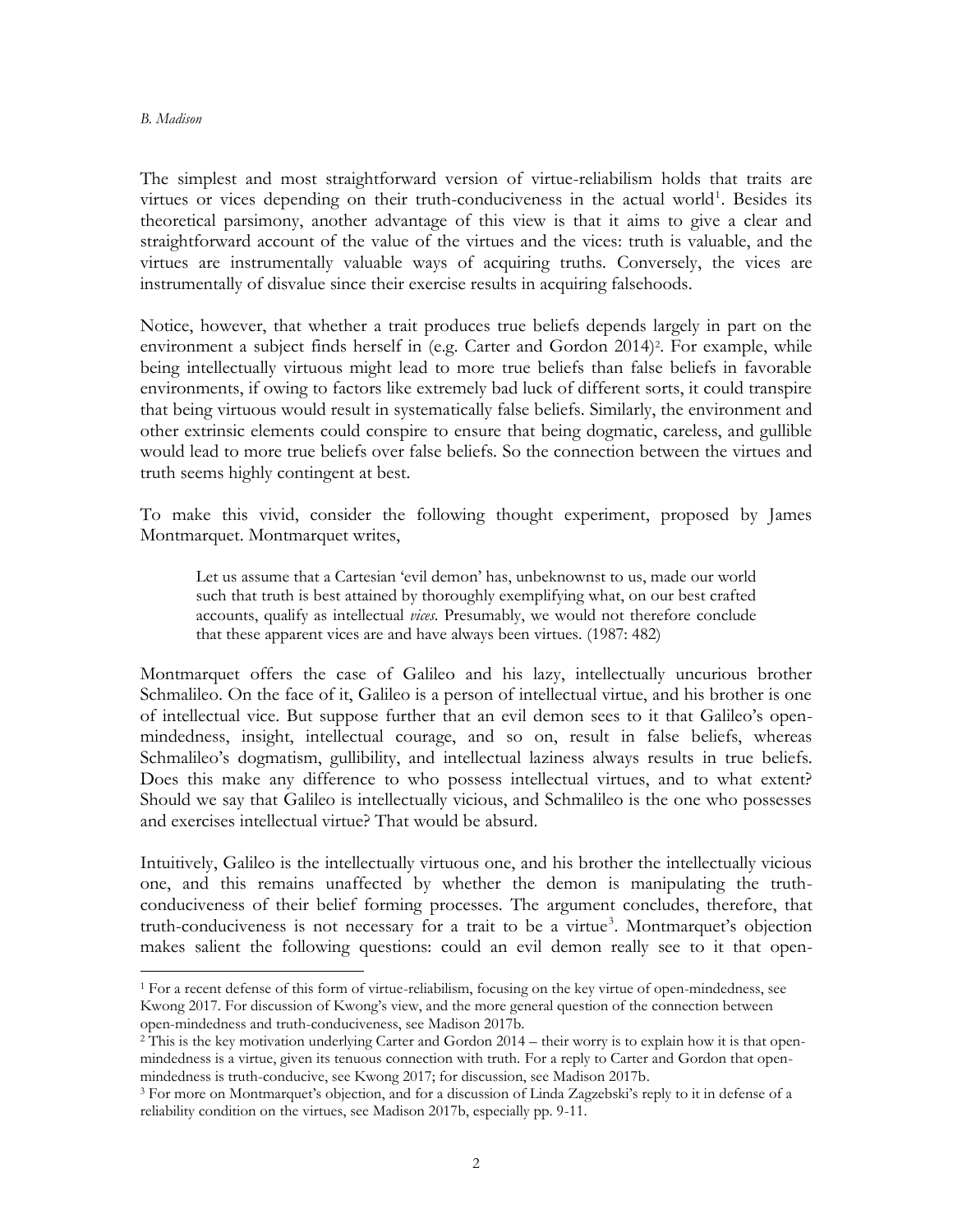

mindedness and intellectual courage, for example, are *vices* by making the beliefs formed through their exercise false? Is it also possible that character traits like dogmatism and gullibility could be *virtues*, as long as the demon ensured that forming beliefs in that way happened always to be true?

## **Cassam's Obstructivism**

Cassam understands intellectual vices as bad character traits (e.g. closed-mindedness), thinking styles (e.g. wishful thinking), or attitudes / judgments (e.g. prejudice) (2015: 20-21). They amount to vices because of their negative impact on *inquiry*. Following Christopher Hookway, Cassam understands inquiry as "the attempt 'to find things out, to extend our knowledge by carrying out investigations directed at answering questions, and to refine our knowledge by considering questions about things we currently hold true." (Ibid.) Inquiry is a goal directed activity, and Cassam takes that goal to be knowledge. An effective inquiry, Cassam says, is knowledge-conducive. The vices, therefore, are taken to impede effective inquiry, whereas the intellectual virtues facilitate it. This is why Cassam calls his view "Obstructivism" – intellectual vices are those traits, thinking styles, or attitudes that systematically obstruct the acquisition, retention, and transmission of knowledge.

Cassam is an epistemologist who is sensitive to the problems raised by Montmarquet's objection. In the course of motivating and developing Obstructivism, he aims to avoid the problem of the possibility of a demon being able to turn a vice into a virtue. This can be solved, according to Cassam, by departing from the form of virtue-reliabilism discussed above. Cassam's view is also a form of epistemic consequentialism, insofar as it is the consequences alone of the traits that determine if they are virtues or vices. Obstructivism differs from standard virtue reliabilism, however, since the relevant consequences are considered in terms of being obstructive to *knowledge*, not just truth.

While knowledge entails truth, there is more to knowing than merely believing truly. In addition, believing responsibly or reasonably seems to be required. So on Cassam's account, a trait is a vice because of impeding two things: effective inquiry, which is held to be knowledge conducive, and responsible inquiry. Responsible inquiry, in turn, is taken to be something like justified or rational inquiry. Crucially, both conditions are taken to characterize what makes a trait a vice. Along these lines, virtues are traits that are conducive to effective and responsible inquiry (Cassam 2016: 164-166).

With the elements of this account to hand, Cassam replies to Montmarquet's objections as follows: consider a demon world inhabited by Galileo's intellectually vicious brother Schmalielo, who unlike Galileo, is closed-minded, lazy, and negligent. The demon sees to it that his intellectual vices are nevertheless truth-conducive. Cassam argues that Schmalileo still exhibits *vices* in the demon world, however, even if reliable, since he is being epistemically irresponsible. Schmalielo is an ineffective inquirer not because his beliefs are false (since the demon sees to it that they are true), but because they are unjustified (Cassam 2016: 166-167). So the demon cannot make vices into virtues by manipulating the environment and the truth-conduciveness of Schmalielo's belief forming methods.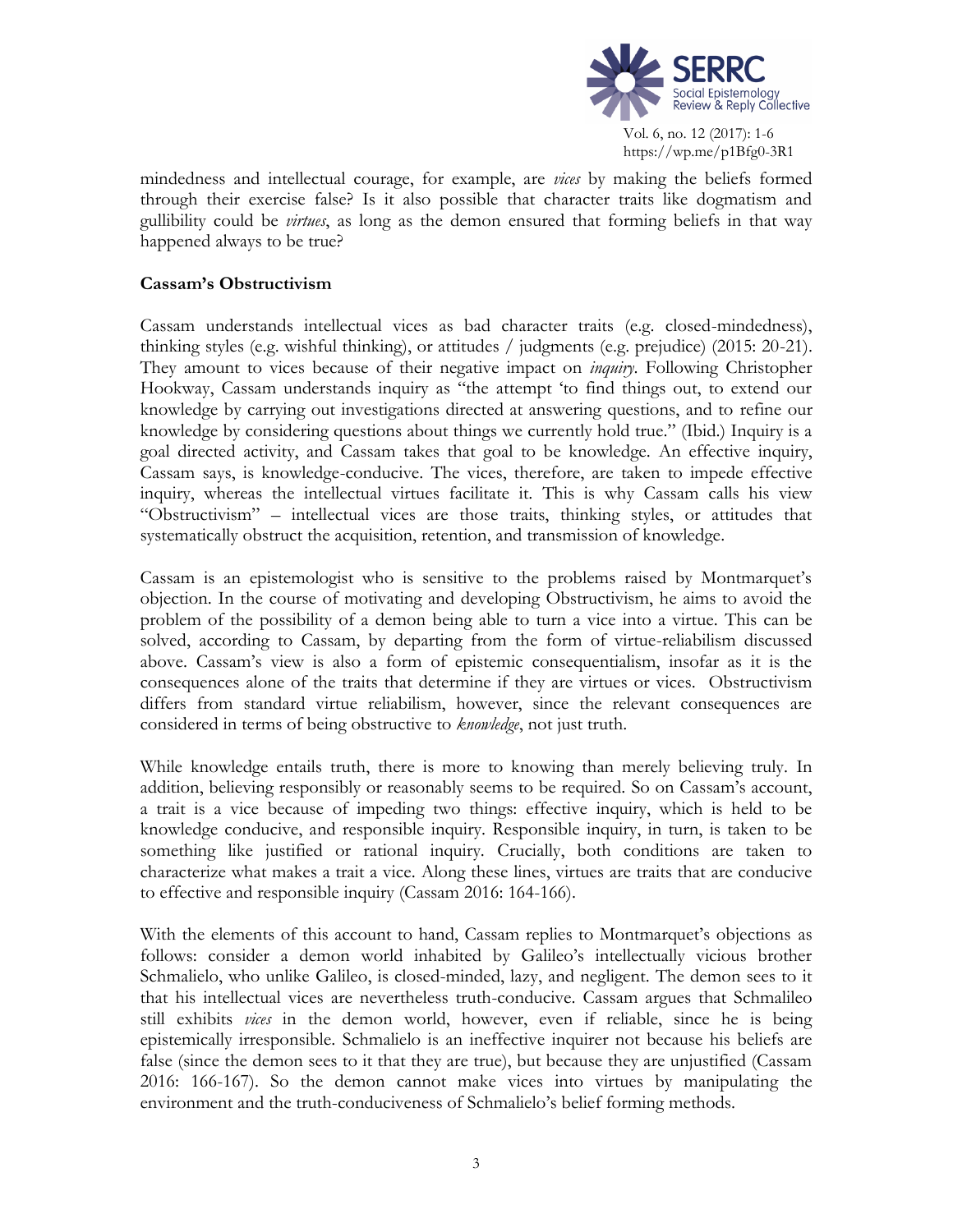#### *B. Madison*

Offering an account of the vices that does not allow for the possibility of an evil demon turning the vices into virtues is an improvement over standard virtue-reliabilism. But does it go far enough? In particular, what does it imply about Galileo's beliefs? In the demon world, he is not an effective inquirer on Cassam's account, since he has beliefs that do not amount to knowledge because they are *false*, not because they are unjustified.

So on Cassam's view, he is committed to saying that Galileo is no longer intellectually virtuous in the demon world, despite exhibiting open-mindedness, insight, creativity, intellectual courage, and so. His beliefs in the demon world are not formed in a way that is knowledge conducive, since false, though they are responsibly formed. So the worry is this: on Cassam's virtues-as-knowledge-conducive traits, the demon cannot make vices into virtues, but the demon *can* make virtues into vices (by ensuring falsity and falsityconduciveness of the belief forming methods used).

If Cassam's account of the vices is correct, why should this asymmetry exist? What makes a normative theory consequentialist is the contention that normative properties depend only on consequences. The relevant consequences here are taken to be knowledge related. It seems odd that an evil demon is unable to turn vices into virtues, but could make virtues into vices. Given the demon's power, one might expect that he should be able to equally make traits either virtues or vices, or lack the power to affect either one. Given his epistemic consequentialism, Cassam's commitment to this asymmetry is puzzling, and so requires explanation.

How might an advocate of Obstructivism respond to the objection that an evil demon should not be able to turn a virtue into a vice by making its exercise falsity conducive? Here I shall briefly consider two possibilities. Cassam hints at one possibility in terms of *normality*. Immediately after defining intellectual vices as those qualities that impede effective inquiry, he suggests in a footnote, "It might be necessary to insert 'normally' before 'impede' to allow for unusual cases in which an intellectual vice abets effective inquiry." (2015: 21) So the suggestion is that vices *normally* obstruct knowledge (and conversely, virtues are *normally* knowledge conducive). One might hold that an evil demon manipulating things so that, for example, open-mindedness always leads to falsity, constitutes an abnormal situation.

# **What Is Normal Anyway?**

But what does 'normality' amount to? It cannot be statistically normality, of course, since an evil demon could see to it that open-mindedness and the other virtues *always* lead to falsity. In such worlds its metaphysically impossible for the exercise of such traits to lead to truth, and so to knowledge. Even so, in light of Montmarquet's objection, one might hold that these qualities are nevertheless virtues, despite not being knowledge conducive. For this possible solution to amount to more than a promissory note, Obstructivists owe us an account of the relevant sense of normality.

A second possible response is to hold that being intellectually virtuous is not all or nothing. While in the demon world Galileo is not as virtuous as he would be if he had knowledge as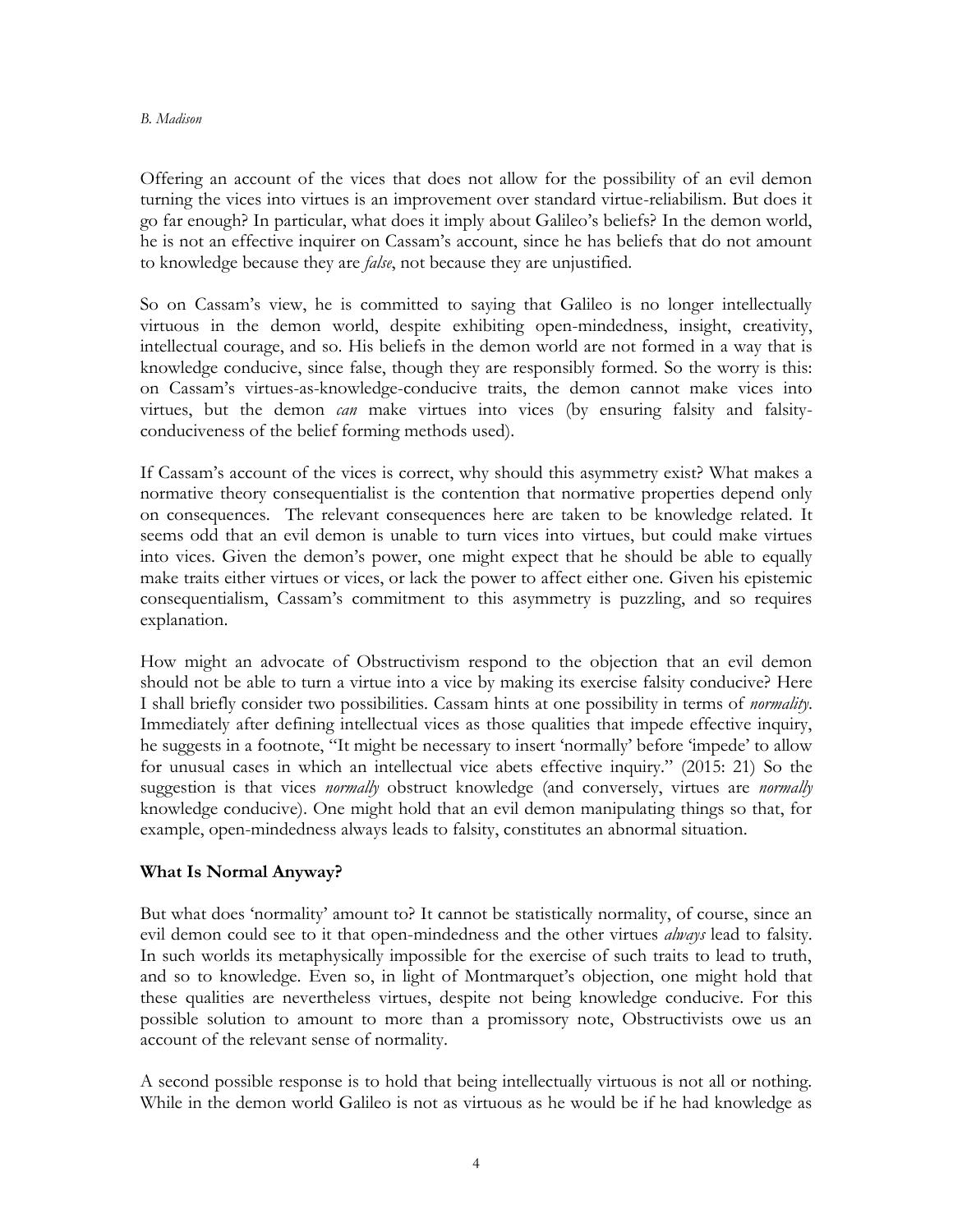

the result of his intellectual character, he is still somewhat virtuous, and to be sure, he is not vicious. In a demon world Galileo has the virtue of employing methods that are knowledgeconducive in our world even if, in the demon world, his belief are always false<sup>4</sup>.

This response moves from requiring knowledge conduciveness in the subject's own world to being knowledge conducive in other worlds, for example in our actual world, assuming that this is a demon-free world and the exercise of our virtues tends to result in knowledge. While some form of this response may be workable, an immediate obstacle arises in accounting for the value of the virtues (and the disvalue of the vices).

Recall that an advantage of simple virtue-reliabilism was that it had a clear explanation of the value of the virtues: they are instrumentally valuable insofar as they tend to get truth in the worlds they are exercised in. A consequentialist account in terms of knowledgeconduciveness would have the same advantage: knowledge is also valuable, and the virtues are instrumentally valuable ways of acquiring knowledge. And a related account could be given for the disvalue of the intellectual vices.

But if we move from requiring actual knowledge-conduciveness, but only requiring it in some other privileged set of worlds, then the axiology becomes far less straightforward. Holding on to one's consequentialism, one would be committed to holding that a virtue is valuable in a world because it is instrumental to knowledge in *other* circumstances, even ones that might never obtain. But does instrumental value relativize to other worlds in that way<sup>5</sup>? To take one example, a medicine is instrumentally valuable because of the diseases it is able to cure. It there are no diseases *at all* it can cure, it is very odd to claim that the medicine is still nevertheless instrumentally valuable, since there are some far off worlds (which may never obtain) where there are diseases that the medicine could cure. As this example shows, outside of the right environments, instrumental value disappears.

We ought to judge that Galileo has intellectual virtues, and that these virtues are valuable in the world he finds himself in, and not because of what these traits might lead to in radically different circumstances. Arguably for a character trait to be a virtue, having it should contribute to making its possessor a good person. So in the case of the intellectual virtues, having them should contribute to making one an intellectually good person<sup>6</sup>. And it seems that Galileo is an intellectually good person, even when in demon worlds.

Having the character traits, thinking styles, and attitudes he does contributes to making him

 $\overline{a}$ 

<sup>4</sup> Cassam suggested this possible line of response in personal correspondence.

<sup>&</sup>lt;sup>5</sup> For an argument that instrumental value does not work counterfactually in the way this proposal would require, see Madison 2017a. In that paper I argue that the value of epistemic justification is not exhausted by its instrumental value, and that plausibly, justification is valuable for its own sake. In addition, I argue against Sosastyle indexical-reliabilism (i.e. justification need not actually be reliably produced in a world, but it should be reliable in something like the normal world). I argue that these kinds of proposals cannot explain the value of epistemic justification.

<sup>6</sup> For the suggestion linking a character trait being a virtue with its thereby being a good making feature of the person who possesses it, see Baehr 2011: ch. 6.